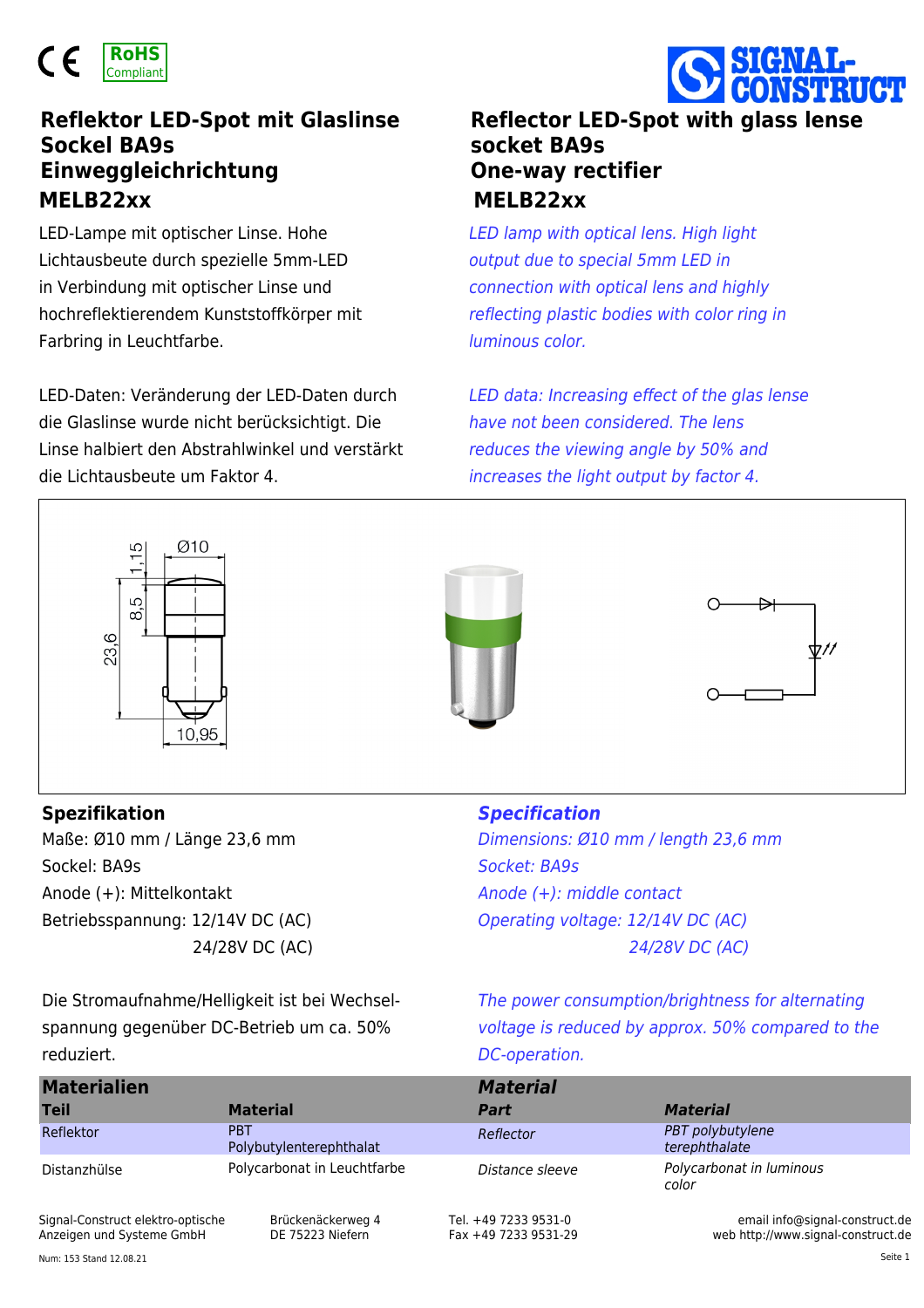| <b>Materialien</b><br><b>Teil</b><br>Optik / Linse | <b>Material</b><br>Glas                                    | <b>Material</b><br>Part<br>Optic / lense                   | <b>Material</b><br>Glass                                              |  |  |  |
|----------------------------------------------------|------------------------------------------------------------|------------------------------------------------------------|-----------------------------------------------------------------------|--|--|--|
| <b>Betriebstemperatur</b><br>Lagertemperatur       | $-30^{\circ}$ C/+75°C<br>$-40^{\circ}$ C/+100 $^{\circ}$ C | <b>Operation Temperature</b><br><b>Storage Temperature</b> | $-30^{\circ}$ C/+75 $^{\circ}$ C<br>$-40^{\circ}$ C/+100 $^{\circ}$ C |  |  |  |
| <b>Optionen</b>                                    |                                                            | <b>Options</b>                                             |                                                                       |  |  |  |
| ● Sonderspannungen bis 60V                         |                                                            | ● Special voltages up to 60V                               |                                                                       |  |  |  |
| $\bullet$ Sockel E10                               |                                                            | $\bullet$ Socket E10                                       |                                                                       |  |  |  |

| <b>Artikel/ Part</b>       |                           | <b>Artikel-Text</b>                         |               |                             |                                  |                                          | <b>Part-Text</b> |                                                  |                             |                             |
|----------------------------|---------------------------|---------------------------------------------|---------------|-----------------------------|----------------------------------|------------------------------------------|------------------|--------------------------------------------------|-----------------------------|-----------------------------|
| <b>Spannung</b><br>Voltage | Farbe<br>Color            | Lichtstärke<br>Luminous Intensity           | Viewing Angle | Lichtstrom<br>Luminous Flux | Leuchtdichte<br>luminous density | Beleuchtungsstärke<br>Illumination Level | Strom<br>Current | Leistung<br>Power                                | Lebensdauer<br>Life-Time(1) | Anzahl LED<br>Number of LED |
| <b>MELB2202</b>            |                           | LED-Spot rot 12V DC(AC) mit Glaslinse BA9s  |               |                             |                                  |                                          |                  | LED-Spot red 12V DC(AC) with glass lense BA9s    |                             |                             |
| 12V                        | $\blacksquare$ rot<br>red | 10.000 mcd/<br>@ 20,000 mA                  | $15^\circ$    |                             | Im                               |                                          | $17 \text{ mA}$  | 200<br>mW                                        | 60000h                      | $\mathbf{1}$                |
| <b>MELB2204</b>            |                           | LED-Spot rot 24V DC(AC) mit Glaslinse BA9s  |               |                             |                                  |                                          |                  | LED-Spot red 24V DC(AC) with glass lense BA9s    |                             |                             |
| 24 V                       | $\blacksquare$ rot<br>red | 10.000 mcd/<br>@ 20,000 mA                  | $15^{\circ}$  |                             | Im                               |                                          | $12 \text{ mA}$  | 280<br>mW                                        | 60000 h                     | $\mathbf{1}$                |
| <b>MELB2212</b>            |                           | LED-Spot gelb 12V DC(AC) mit Glaslinse BA9s |               |                             |                                  |                                          |                  | LED-Spot yellow 12V DC(AC) with glass lense BA9s |                             |                             |
| 12V                        | ◯ gelb<br>yellow          | 10.000 mcd/<br>@ 20,000 mA                  | $15^{\circ}$  |                             | Im                               |                                          | 17 mA            | 200 mW                                           | 60000 h                     | $\mathbf{1}$                |
| <b>MELB2214</b>            |                           | LED-Spot gelb 24V DC(AC) mit Glaslinse BA9s |               |                             |                                  |                                          |                  | LED-Spot yellow 24V DC(AC) with glass lense BA9s |                             |                             |
| 24V                        | <b>O</b> gelb<br>yellow   | 10.000 mcd/<br>@ 20,000 mA                  | $15^\circ$    |                             | Im                               |                                          | $12 \text{ mA}$  | 280<br>mW                                        | 60000 h                     | $\mathbf{1}$                |
| <b>MELB2242</b>            |                           | LED-Spot blau 12V DC(AC) mit Glaslinse BA9s |               |                             |                                  |                                          |                  | LED-Spot blue 12V DC(AC) with glass lense BA9s   |                             |                             |
| 12 V                       | $\bullet$ blau<br>blue    | 6.020 mcd/<br>@ 20,000 mA                   | $30^{\circ}$  |                             | Im                               |                                          | 15 mA            | 170 mW                                           | 60000 h                     | $\overline{1}$              |
| <b>MELB2244</b>            |                           | LED-Spot blau 24V DC(AC) mit Glaslinse BA9s |               |                             |                                  |                                          |                  | LED-Spot blue 24V DC(AC) with glass lense BA9s   |                             |                             |
| 24 V                       | $\bullet$ blau<br>blue    | 6.020 mcd/<br>@ 20,000 mA                   | $30^{\circ}$  |                             | Im                               |                                          | $11 \text{ mA}$  | 270 mW                                           | 60000 h                     | $\mathbf{1}$                |
| <b>MELB2262</b>            |                           | LED-Spot weiß 12V DC(AC) mit Glaslinse BA9s |               |                             |                                  |                                          |                  | LED-Spot white 12V DC(AC) with glass lense BA9s  |                             |                             |
| 12V                        | ○weiß<br>white            | 7.380 mcd/<br>@ 20,000 mA                   | $45^\circ$    |                             | Im                               |                                          | $15 \text{ mA}$  | 170 mW                                           | 60000 h                     | $\mathbf{1}$                |
| <b>MELB2264</b>            |                           | LED-Spot weiß 24V DC(AC) mit Glaslinse BA9s |               |                             |                                  |                                          |                  | LED-Spot white 24V DC(AC) with glass lense BA9s  |                             |                             |
| 24 V                       | ∩weiß<br>white            | 7.380 mcd/<br>@ 20,000 mA                   | $45^{\circ}$  |                             | Im                               |                                          | $11 \text{ mA}$  | 270 mW                                           | 60000 h                     | $\overline{1}$              |
| <b>MELB2272</b>            |                           | LED-Spot grün 12V DC(AC) mit Glaslinse BA9s |               |                             |                                  |                                          |                  | LED-Spot green 12V DC(AC) with glass lense BA9s  |                             |                             |
| 12V                        | $\Box$ grün<br>green      | 14.800 mcd/<br>@ 20,000 mA                  | $30^{\circ}$  |                             | Im                               |                                          | 15 mA            | 170 mW                                           | 60000 h                     | $\mathbf{1}$                |
| <b>MELB2274</b>            |                           | LED-Spot grün 24V DC(AC) mit Glaslinse BA9s |               |                             |                                  |                                          |                  | LED-Spot green 24V DC(AC) with glass lense BA9s  |                             |                             |
| 24V                        | grün<br>green             | 14.800 mcd/<br>@ 20,000 mA                  | $30^\circ$    |                             | Im                               |                                          | $11 \text{ mA}$  | 270 mW                                           | 60000 h                     | $\mathbf{1}$                |

LIT (1) Lebensdauer bei 25° C Umgebungstemperatur

Lebensdauer: Die Lebensdauer einer LED ist definiert als Abnahme der Helligkeit auf 50% des Ausgangswertes

The life time of an LED is defined as decrease of brightness by 50% of the initial value